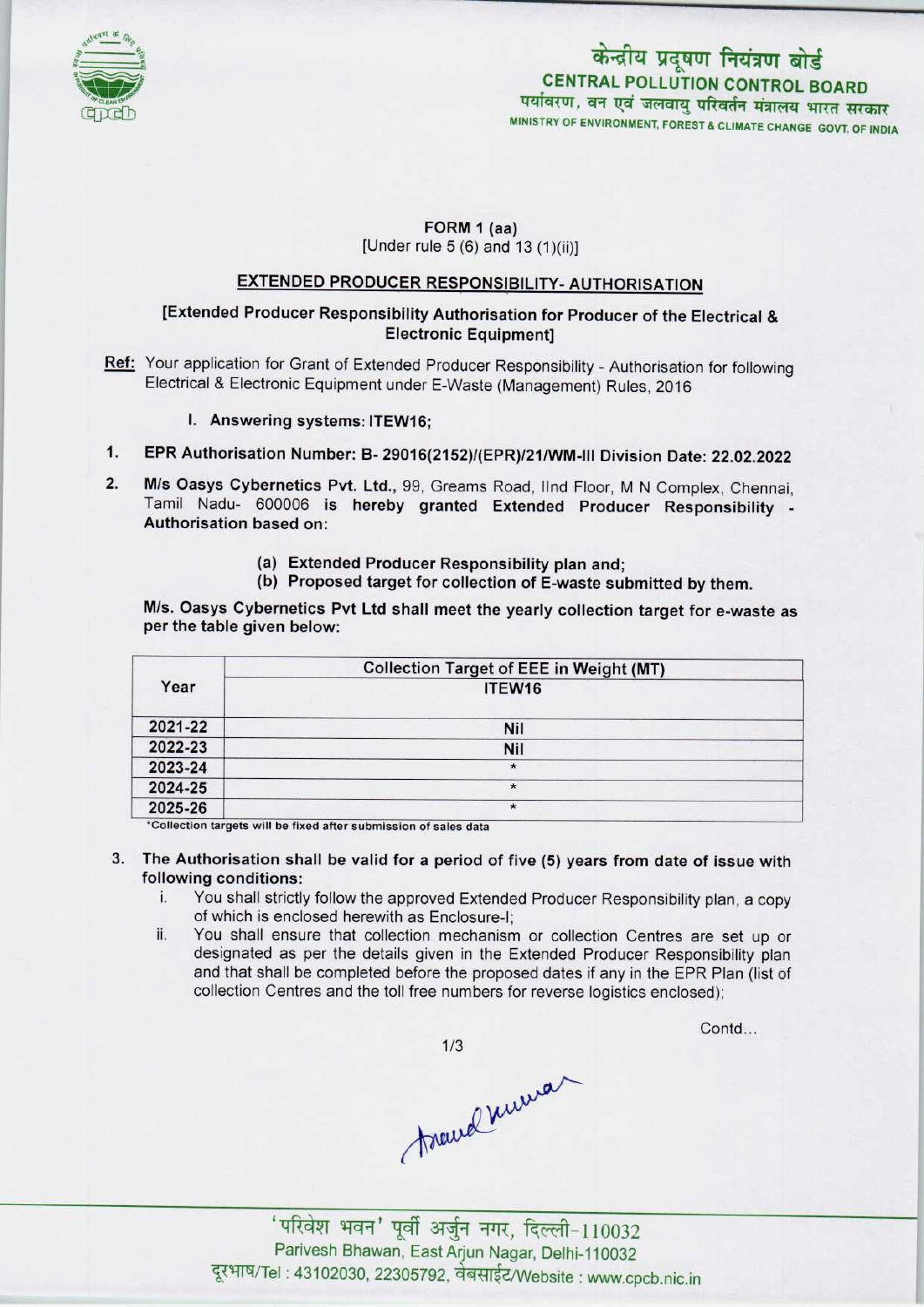

From pre page...

- iii. You shall ensure that all the collected e-waste is channelized to your recycler/dismantler M/s Ozone Waste LLP, Plot No. -C-25, UPSIDC, M. G Road, Industrial area, Hapur and record shall be maintained at dismantler/recycler and at your end.
- iv. You shall maintain records, in Form-2 of these Rules, of e-waste and make such records available for scrutiny by Central Pollution Control Board;
- v. You shall file annual returns in Form-3 to the Central Pollution Control Board on or before 30th day of June following the financial year to which that returns relates.

#### vi. General Terms & Conditions of the Authorisation:

- a.The authorisation shall comply with provisions of the Environment (Protection) Act, 1986 and the E-waste (Management) Rules,2016 made there under;
- b. The authorisation or its renewal shall be produced for inspection at the request of an officer authorised by the Central Pollution Control Board;
- c.Any change in the approved Extended Producer Responsibility plan should be informed to Central Pollution Control Board within 15 days on which decision shall be communicated by Central Pollution Control Board within sixty days;
- d. It is the duty of the authorised person to take prior permission of the Central Pollution Control Board to close down any collection centre/points or any other facility which are part of the EPR plan;
- e.An application for the renewal of authorisation shall be made aslaid down in subrule (vi) of rule of 13(1) the E- Waste (Management) Rules, 2016;
- f. The Board reserves right to cancel/amend/revoke the authorisation at any time as per the policy of the Board or Government.

#### vii. Additional Conditions: -

- a)That the applicant will submit annual sales data along with annual returns;
- b) That the applicant has to ensure that the addresses of collection points provided by them in their EPR Plan are correct and traceable and the collection points/centres are functional;
- c) That the applicant will submit revised application for grant of EPR Authorisation in case of applicant adding/changing PRO or changing its EPR Plan;
- d)That the applicant has to ensure that the e-waste collected at collection centres/points or through Buy-back and DRS mentioned in the application should Pollution Control Board to close down any collection centrality which are part of the EPR plan;<br>
An application for the renewal of authorisation shall be made (vi) of rule of 13(1) the E-Waste (Management) Rules, i.<br>
The Ie and the collection<br>of EPR Authorisation in<br>R Plan;<br>collected at collection<br>the application should<br>Contd

2/3

Veru